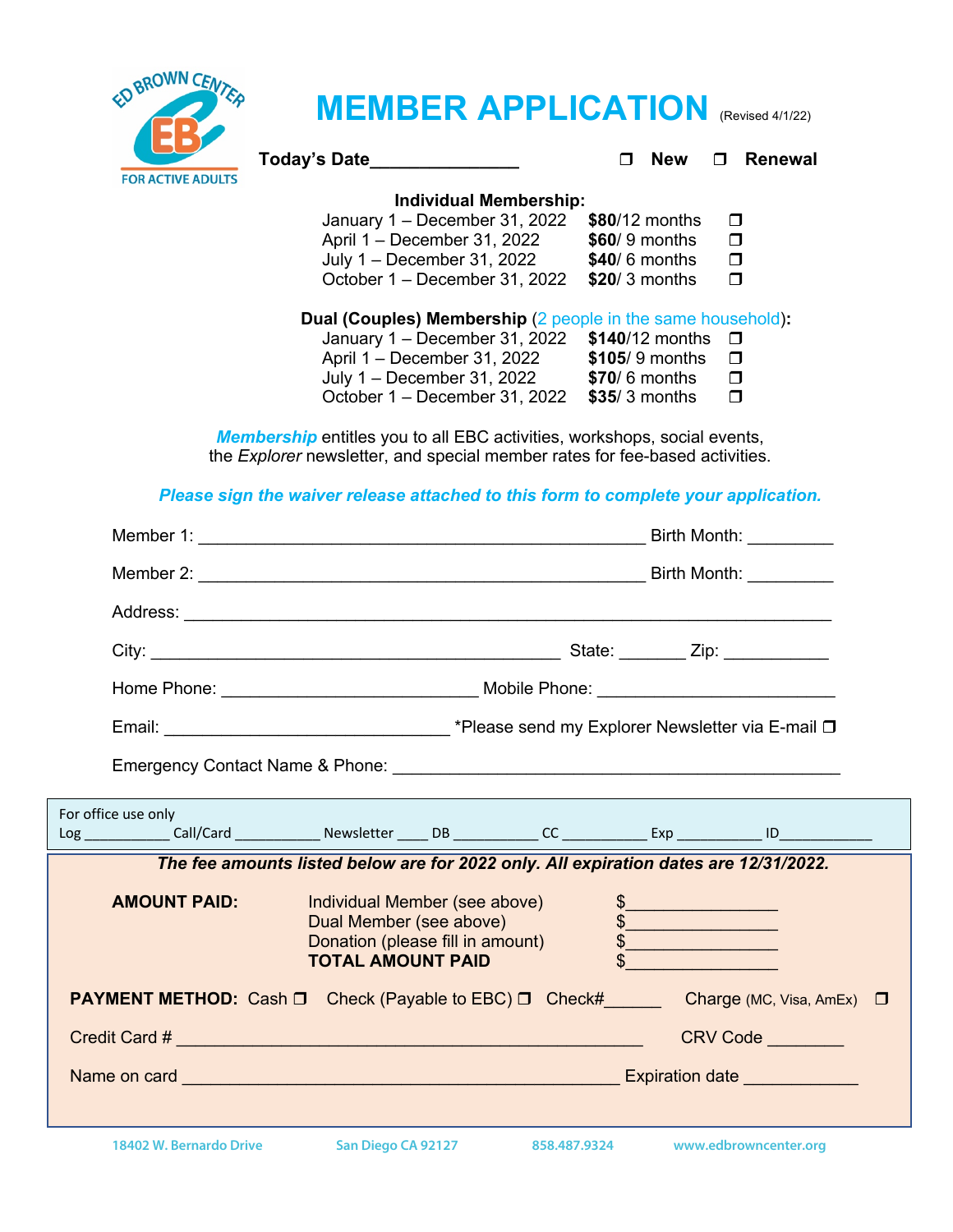This page intentionally left blank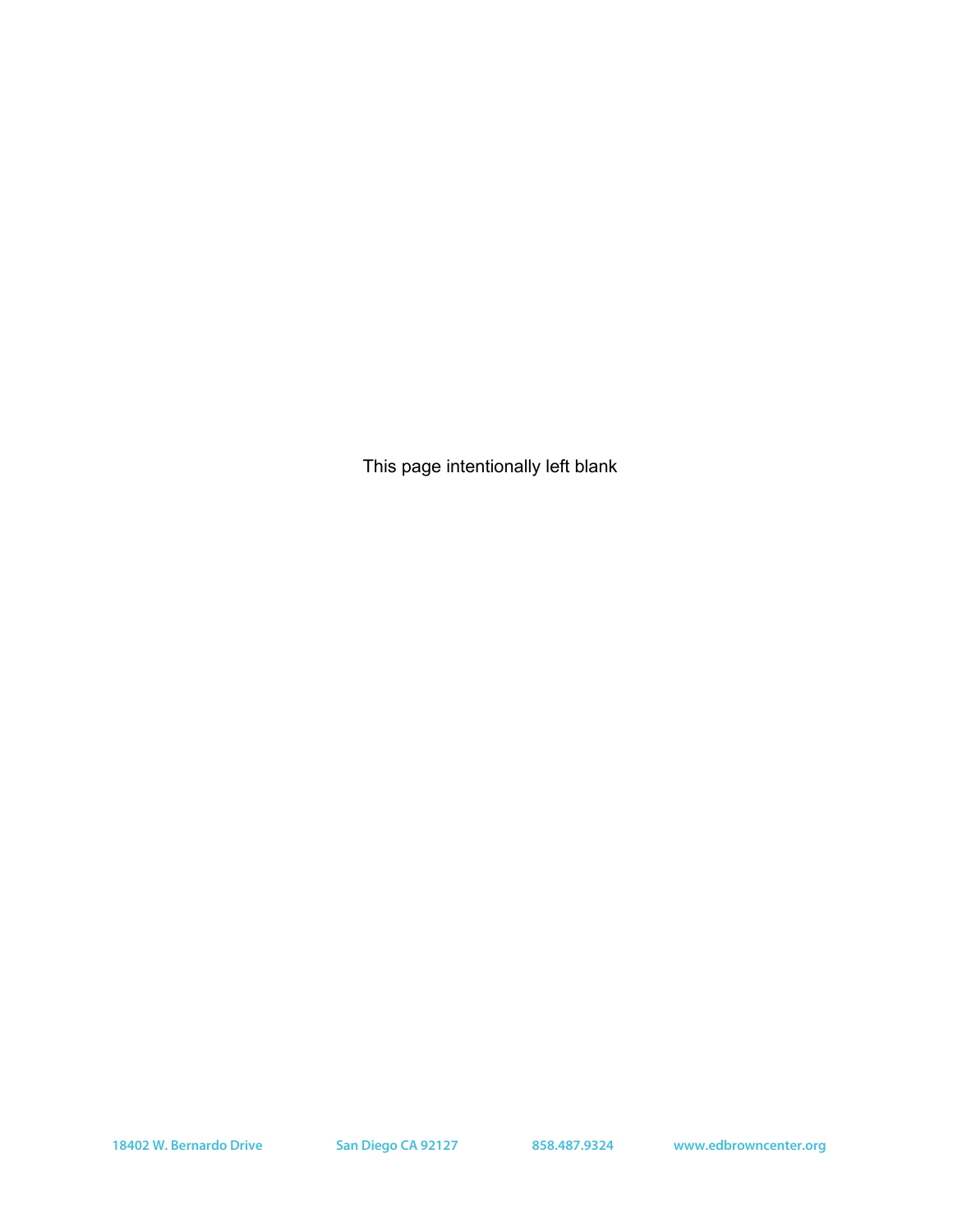## **Ed Brown Senior Center at Rancho Bernardo, dba Ed Brown Center for Active Adults Agreement of Release and Waiver of Liability**

I, Please insert your name here **Example 20 and 20 and 20 and 20 and 20 and 20 and 20 and 20 and 20 and 20 and 20 and 20 and 20 and 20 and 20 and 20 and 20 and 20 and 20 and 20 and 20 and 20 and 20 and 20 and 20 and 20 and** 

represent, warrant and covenant that I:

1. Assume full responsibility for, and risk of bodily injury, death, or property damage, whether due to the negligence of Releasees or otherwise.

2. Acknowledge that I am participating in the Fitness classes, programs or workshops offered by the Ed Brown Center at Rancho Bernardo, dba the Ed Brown Center for Active Adults (hereafter referred to as EBC), during which I will receive information and instructions about the Fitness classes and health. I recognize that the Fitness classes require physical exertion that may be strenuous and may cause physical injury, and I am fully aware of the risks and hazards involved.

3. Understand that it is my responsibility to consult with a physician prior to and regarding my participation in the Fitness classes, programs, or workshops. I represent and warrant that I am physically fit and have no medical conditions that would prevent my full participation in the Fitness classes, programs, or workshops.

4. In consideration of being permitted to enter EBC for observation, use of facilities and/or equipment, access to workshops, classes, programs or other activities, or participation of the above or any, I agree to assume full responsibility for any risks, injuries, or damages, known or unknown, which I might incur as a result of any of the foregoing.

5. Release EBC, its directors, officers, employees, volunteers and other persons acting for or on their behalf (collectively "Releasees") from all liability to me for any loss or damage to property, or injury or death to person, whether caused by Releasees or otherwise and while such person is in or near EBC, including without limitation exposure to Covid-19 or other infectious disease, any inaccuracy in the representations or promises of other patrons, and any impact of the implementation of policies, procedures and practices adopted by Releasees in response to Covid-19.

6. Agree not to sue Releasees for any loss, damage, injury, or death described above and I will indemnify and hold harmless Releasees and each of them from any loss, liability, damage, or cost they may incur due to my presence in, upon, or near EBC, whether caused by the negligence of Releasees or otherwise (in consideration of being permitted to enter EBC for observation, use of facilities and/or equipment, access to workshops, classes, programs or other activities, or participation of the above or any).

7. Agree that EBC, may use my photograph for promotional purposes.

8. Acknowledge that I have inspected the facilities and equipment at EBC, accept them as being safe and reasonably suited for the purpose intended.

9. Shall fully comply with any and all Covid-19 rules, regulations and requirements while I am in, upon or near EBC, including but not limited to those which are posted at EBC, those which may be communicated to me by any of the Releasees, and those attached hereto as Annex A, incorporated herein by this reference.

I intend this document to be as broad and inclusive as is permitted by the laws of the State of California; if any portion hereof is held invalid, I agree the balance shall continue in full force and effect. I have read the above release and waiver of liability and fully understand its contents. I voluntarily agree to the terms and conditions stated herein.